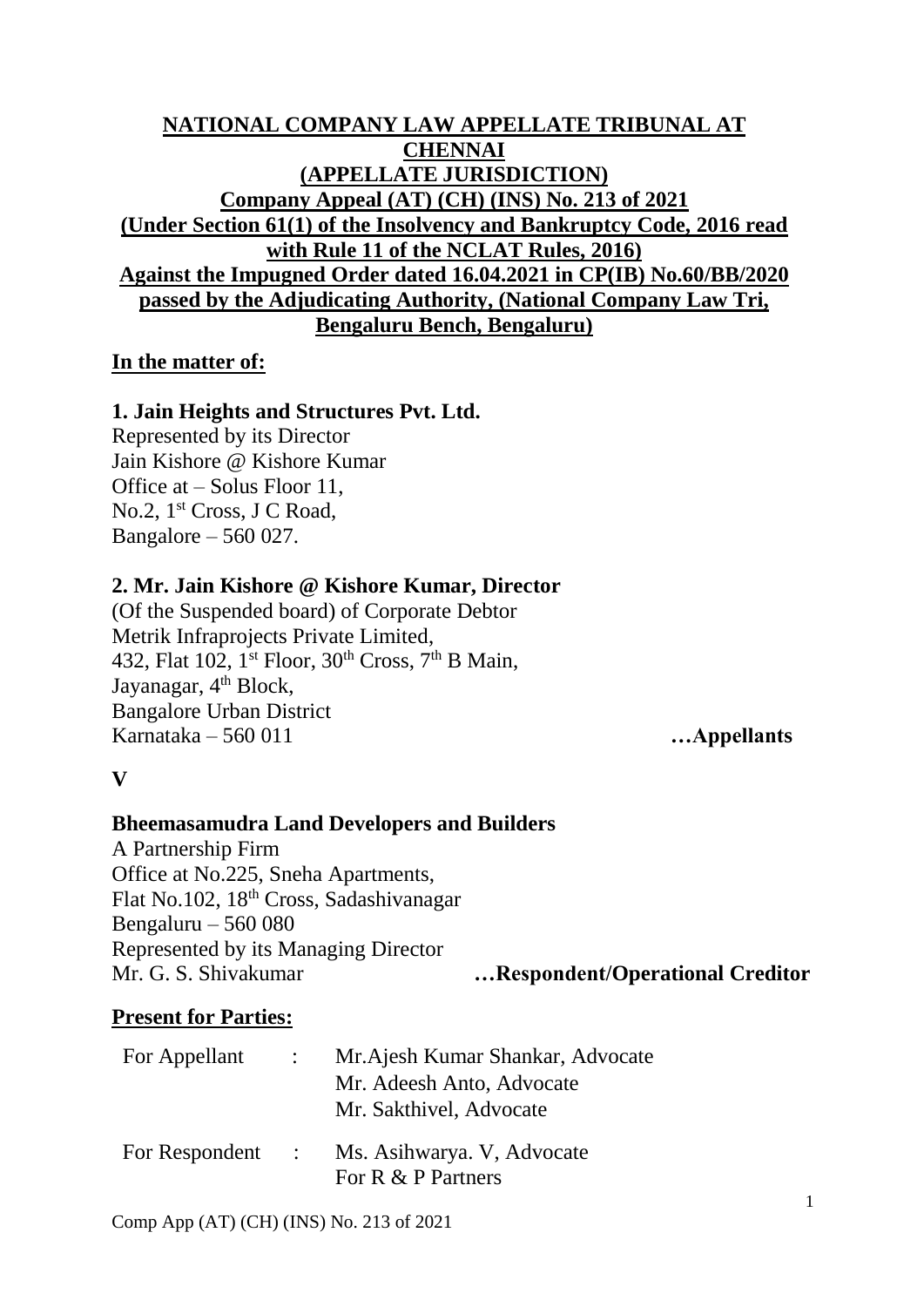# **Coram : Mr. Justice M. Venugopal Member (J) Mr. Kanthi Narahari Member (T)**

## **JUDGMENT (VIRTUAL MODE)**

## **Per: Kanthi Narahari Member (T)**

#### **Brief Facts of the Case:**

1) The present Appeal is filed against the Order dated 16.04.2021 passed by the 'Adjudicating Authority' (NCLT, Bengaluru Bench, Bengaluru) whereby the 'Adjudicating Authority' admitted the Application filed by the Respondent herein under Section 9 of IBC. Aggrieved by the same, the Appellants preferred the present Appeal.

2) The Learned Counsel appearing for the Appellants submitted that the Appellants owns 96% of the paid-up equity share capital in M/s.Metrik Infra Projects Pvt. Ltd. (Corporate Debtor) and the 2<sup>nd</sup> Respondent is a Director of the suspended Board of the said Corporate Debtor.

3) The Corporate Debtor purchased a plot of land admeasuring 8 Acres and 13 Guntas in Survey No.88/2 and 1 Acre and 28 Guntas in Survey No.89/2 both situated at Kannamangala Village, Kasabahobli, Devanahalli at Bengaluru for a total sale consideration of Rs.24,06,00,000/- from the Respondent.

 $\mathcal{L}$ Comp App (AT) (CH) (INS) No. 213 of 2021 4) It is submitted that subsequent to the purchase of the said property, it was revealed that the Respondent had suppressed the following disputes pertaining to the said land viz. pendency of O.S. No.381 of 2015 filed by B.K. Rajashree and Ors. against the Respondent herein seeking declaratory and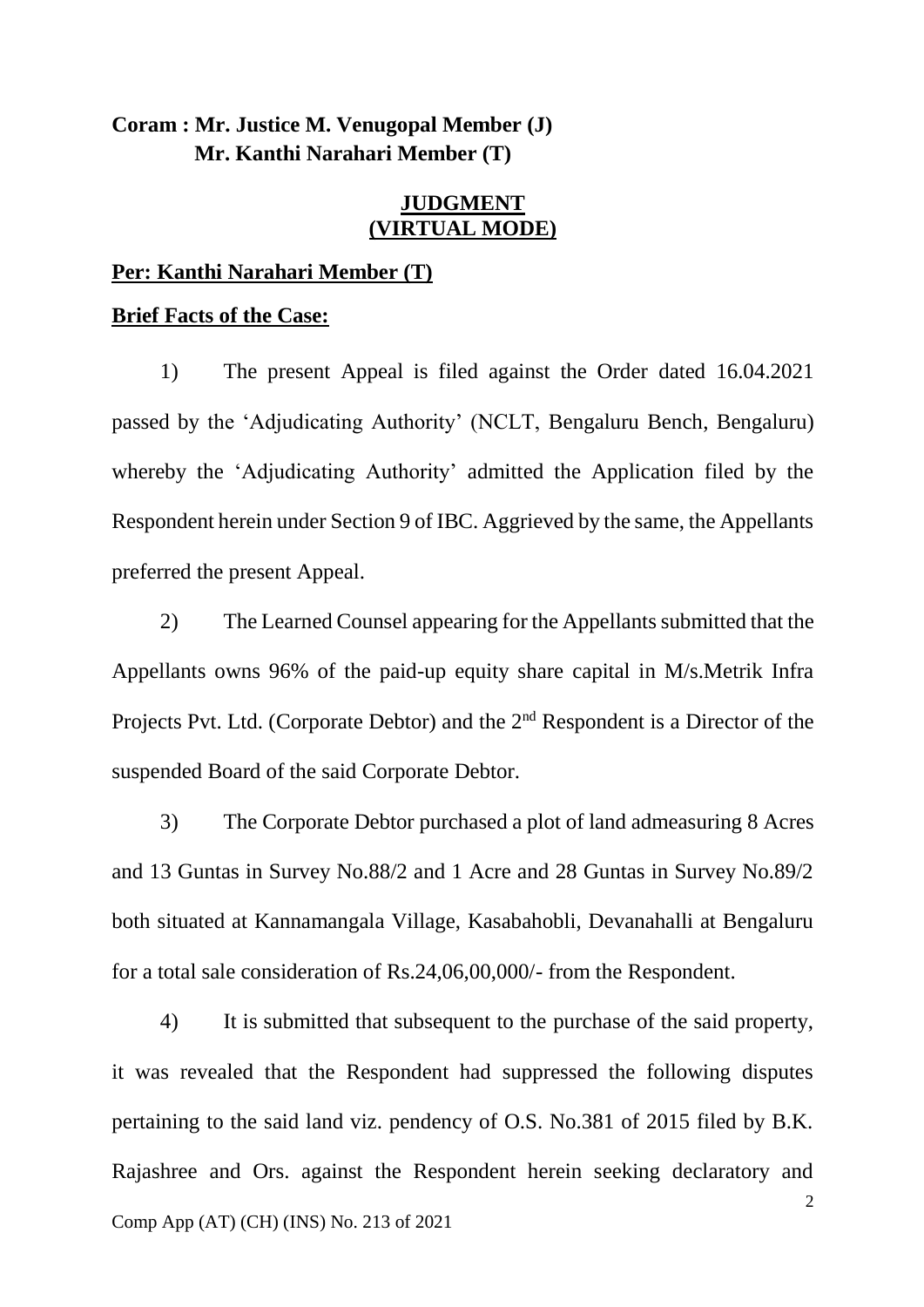injunctury relief as to the said property.

5) Pendency of suit O.S. No.770of 2015 filed by the Civil Aviation and Meteorological Department Employees Co.op. House Building Society Ltd. against the Respondent herein seeking declaratory and injunctury relief against the sale by the Respondent herein to the Corporate Debtor.

6) It is submitted that prior to finalizing purchase of the said land the Corporate Debtor had given some cheques to show its bona fide to the Respondent herein. After the sale took place on 08.06.2015 and the entire sale consideration was paid, the Respondent herein was asked to return the said cheques and in response thereof they have claimed to have lost the said cheques. However, the Appellants accepted the said statement in good faith.

7) In view of breach of the solemn covenants under the Sale Deed, the Corporate Debtor has issued a Notice on 28.09.2016. As a counterblast the Respondent by misusing the five cheques which was to be returned and claimed to be lost, issued show cause notices under Section 138 of the Negotiable Instruments Act on 03.03.2017 and thereafter filed complaints before the Hon'ble Principal JMFC at Chitradurga.

3 Comp App (AT) (CH) (INS) No. 213 of 2021 8) It is submitted that the claim of the Respondent to commence proceedings under Section 138 of the NI Act is that a memorandum was allegedly entered into on 08.06.2015 and that the Corporate Debtor purportedly agreed to pay a sum of Rs.6 Crores to the Respondent. Further, the payment of the said sum was towards expenditure incurred for conversion of the said property to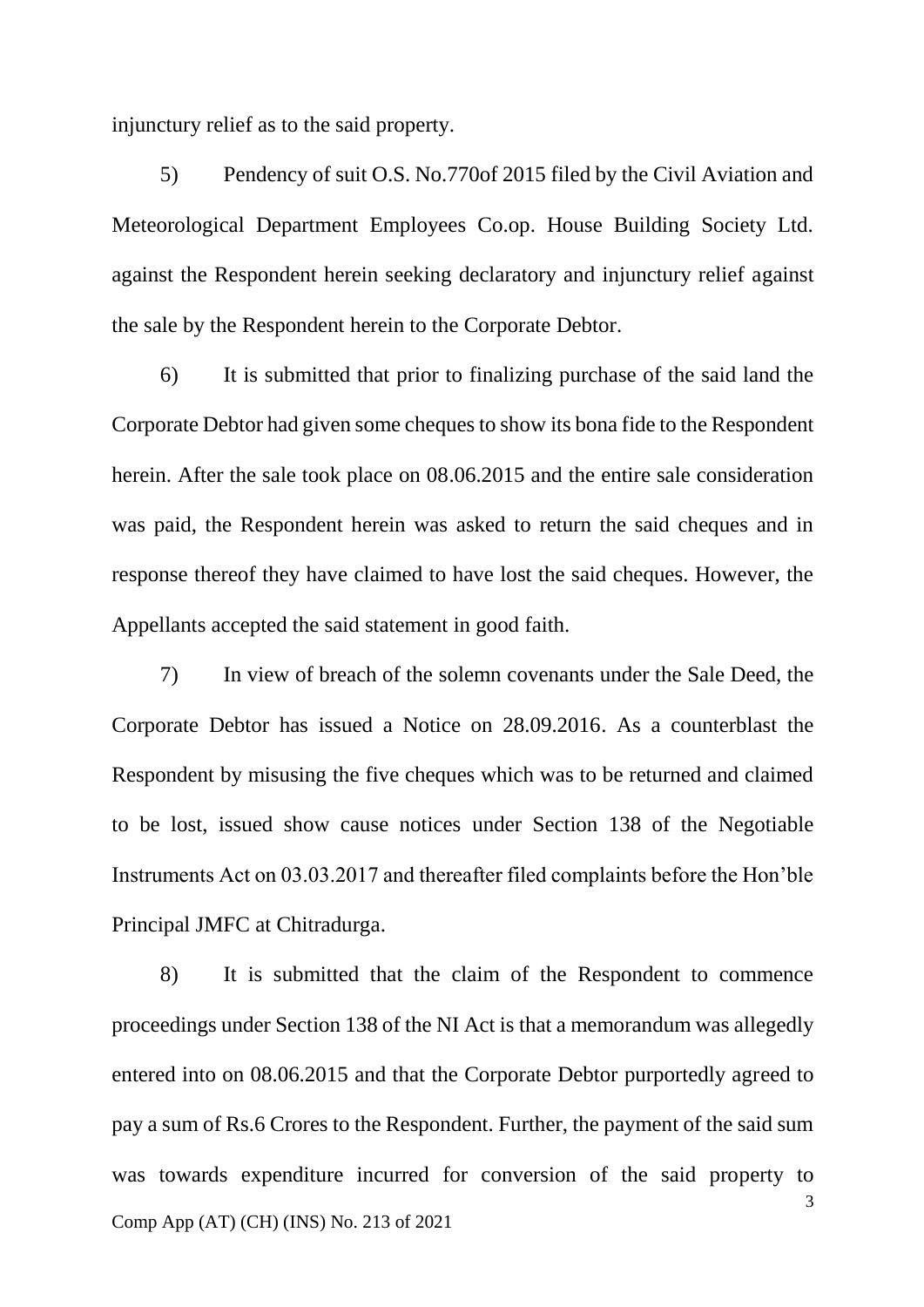residential purpose, approval of provisional plan from BIAPPA, erection of fence around the wall of the said property. It is submitted that the Corporate Debtor issued twelve undated cheques each Rs.50 Lakhs to the Respondent.

9) It is submitted that the MOU executed on 08.06.2015 and some of the covenants incorporated in the said MOU is that it is executed after the Sale Deed executed on 08.06.2015 and the cheques mentioned therein do not have a date. The Corporate Debtor disputed the very execution of the said MOU and in continuation thereof filed a suit in O.S.No.1445 of 2020 on 21.12.2019. As stated supra, the MOU dated 08.06.2015 has been disputed and the claim of Rs.6 Crores by the Respondent has been disputed at all times by the Corporate Debtor.

10) It is submitted that there is no record of a debt being due as per the financial records of either the Corporate Debtor or Operational Creditor. The Respondent sought a specific performance of a belated claim on a disputed agreement under Section 9 of the I&B Code, 2016.

11) It is submitted that the Learned Adjudicating Authority erred in failing to take note of the fact that there is no document produced by the Respondent other than the disputed Memorandum of Agreement which was executed on 08.06.2015.

12) It is submitted that the Learned Adjudicating Authority failed to take note of the fact that the cheques referred to therein pursuant to the Memorandum of Agreement dated 08.06.2015, do not have a date.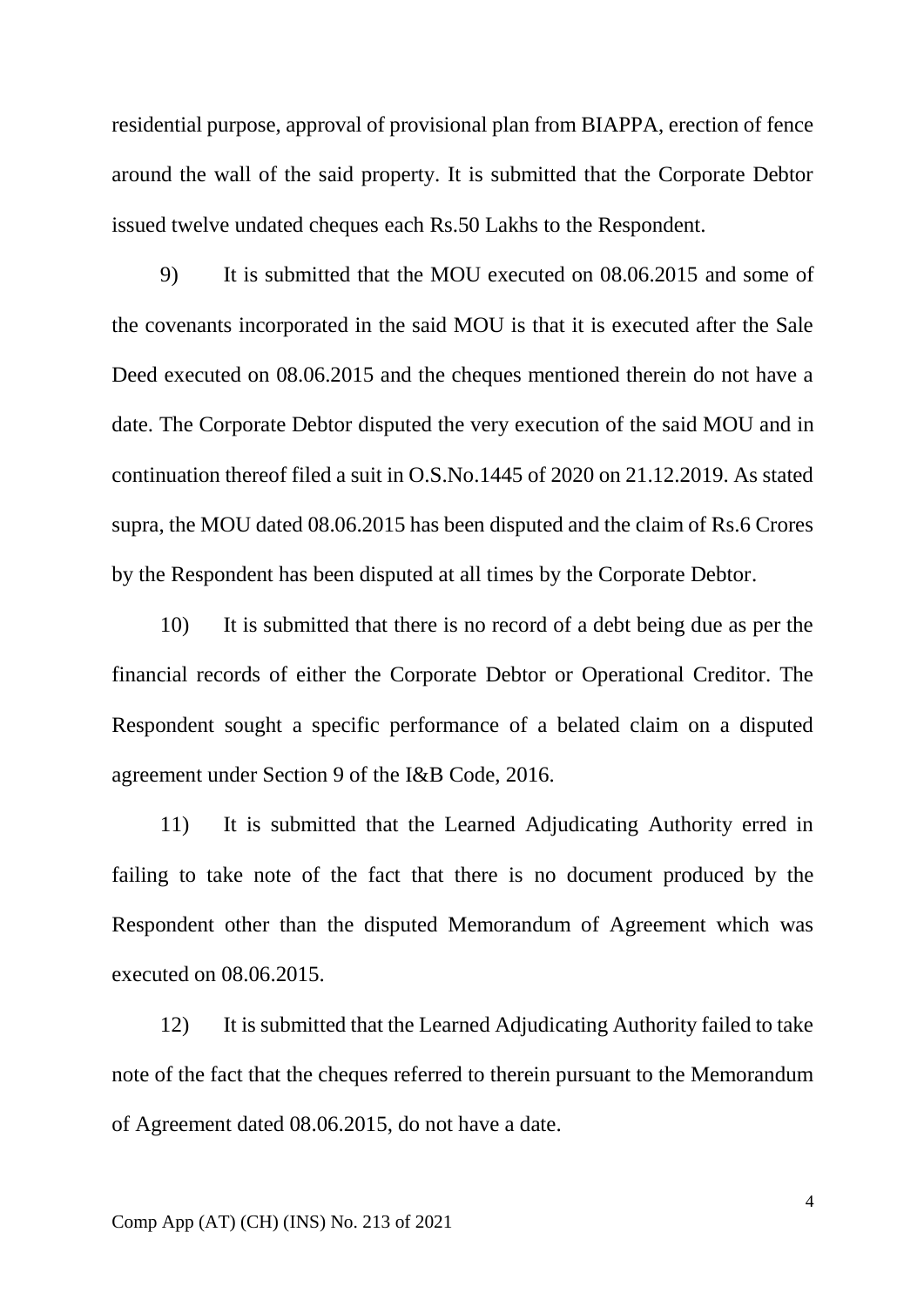13) It is submitted that the claim made by the Respondent herein under the disputed Memorandum of Agreement and a suit is pending before the City Civil Court in O.S.No.1445 of 2020, therefore, it is a pre-existence of dispute.

14) It is submitted that the amounts claimed by the Respondent to the extent of Rs.6 Crores, the said amount due to the Respondent is disputed under the Memorandum of Agreement, therefore, the disputed claim would not come within the definition of Operational Debt under Section 5(21) of the Code.

15) It is submitted that the disputed agreement cannot be proved to be genuine and did not know of its existence until the Respondent issued a reply on 06.10.2016 in reply to the legal notice dated 28.09.2016. Further the claim is barred by limitation.

16) In view of the aforesaid reasons, the Learned Counsel for the Appellant prayed this Bench to set aside the order passed by the Adjudicating Authority dated 16.04.2021 whereby a CIRP was initiated against the Corporate Debtor i.e. Metrik Infra Projects Pvt. Ltd.

## **RESPONDENT'S SUBMISSIONS:**

17) The Learned Counsel appearing for the Respondent submitted that the Respondent /Operational Creditor is a partnership firm engaged *inter alia* in the business of land development, construction and other incidental activities.

5 Comp App (AT) (CH) (INS) No. 213 of 2021 18) It is submitted that the Corporate Debtor purchased the above land from all the partners of the Operational Creditors vide Sale Deed dated 08.06.2015. While so, the Operational Creditor rendered certain services for the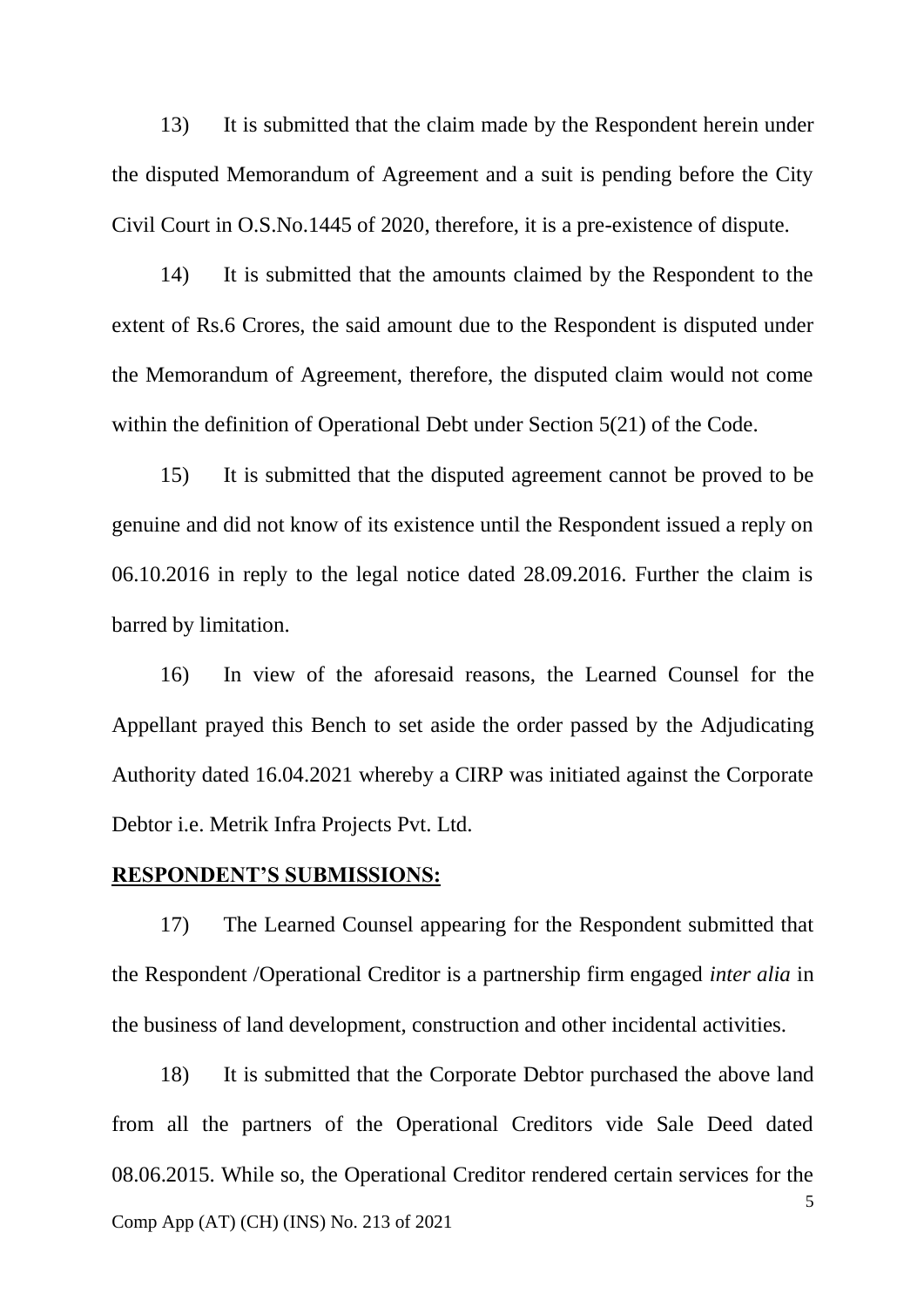said property sold to the Corporate Debtor i.e. (a) carrying out the development in the said property, (b) expenditure incurred for conversion of the said property to the residential purpose (c) obtaining approval of provisional plan from the BIAPPA, (d) erection of fence around the compound wall of the said property (e) levelling of the said property and expenditure included for liaison of all such works.

19) It is submitted that the work rendered by the Operational Creditor was duly acknowledged by the Corporate Debtor and an amount of Rs.6 Crores towards the service was ascertained and the Corporate Debtor agreed to pay the said amount by way of 12 cheques vide executing Memorandum of Agreement dated 08.06.2015. The Corporate Debtor categorically admitted its liability for the aforesaid payment of Rs.6 Crores hereinafter referred to as "service fee" towards the Operational Creditor's due and its liability and given an undertaking in favor of the Operational Creditor to proceed against the Corporate Debtor in the event of default of the payment of "service fee". The Corporate Debtor agreed that its liability under the MOA which is independent of the other Agreements and Bonds executed between the parties.

6 Comp App (AT) (CH) (INS) No. 213 of 2021 20) It is submitted that the MOA was executed by Mr. Kishore Kumar, the Managing Director of the Corporate Debtor and all partners of the Operational Creditors have signed on a non-judicial stamp paper of Rs.500/- bought by the Corporate Debtor itself. The Corporate Debtor and all the partners of Operational Creditor executed Sale Deed dated 08.06.2015 separately for effecting the sale of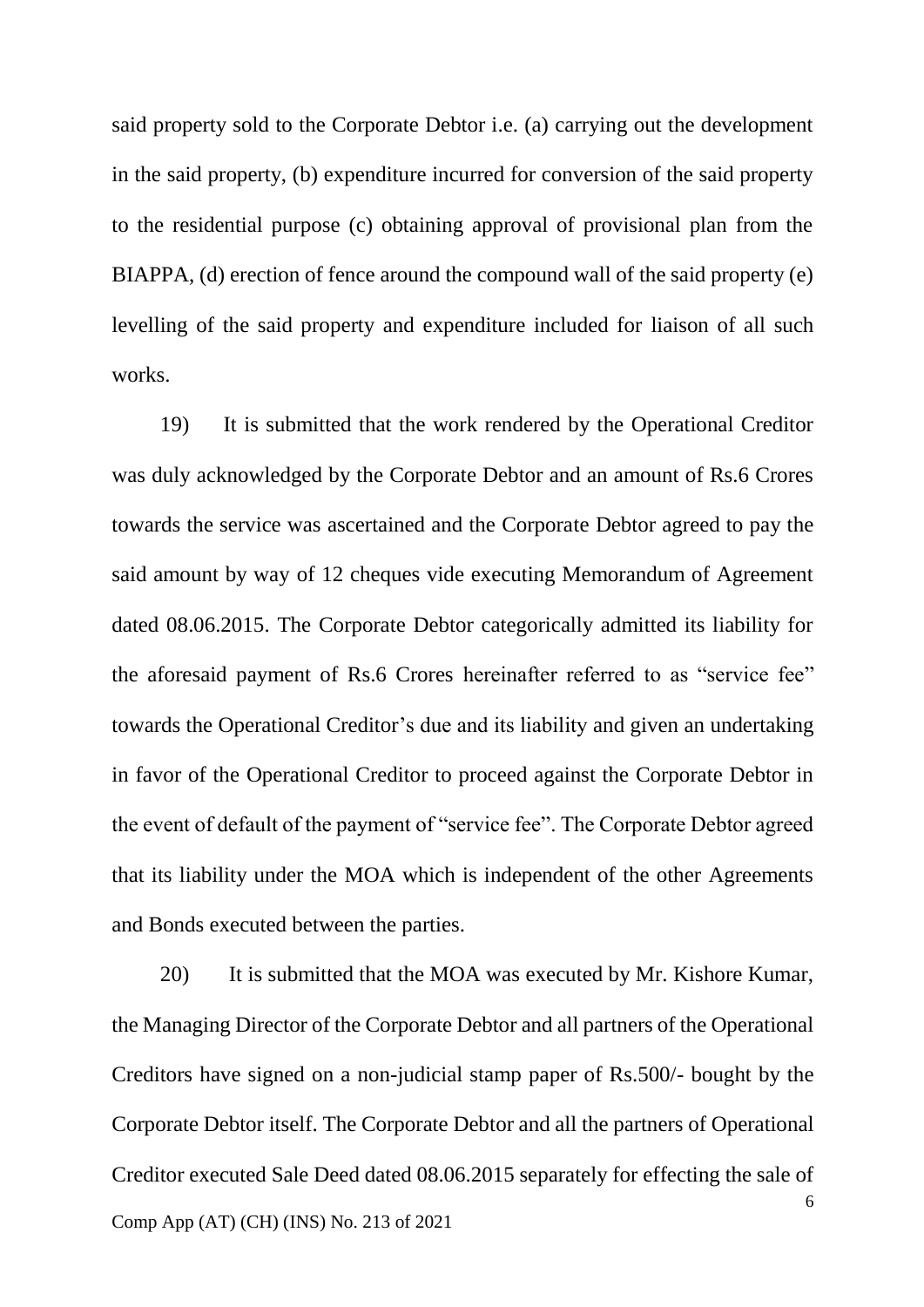the said property. Further the Operational Creditor executed Deed of Indemnity dated 08.06.2015 in favor of the Corporate Debtor. Under the Deed of Indemnity, the Corporate Debtor had duly acknowledged the dispute prevailed over the Title of the said property prior to the sale itself. The Operational Creditor provided declarations, representations and agreed to continue to indemnify the Corporate Debtor and defend the Corporate Debtor with regard to claims in the schedule property mentioned therein.

21) It is submitted that on 28.09.2016 the Corporate Debtor issued Legal Notice calling upon the Operational Creditor to settle the pending cases based on the Deed of Indemnity to pursue the disputes between the Operational Creditors and Civil Aviation Society. The Operational Creditor issued reply to the Legal Notice denying all allegations and confirmed that it defending the Corporate Debtor as per the undertaking under the Deed of Indemnity. It is pertinent to mention that there was no whisper about the service fee in the legal notice and the Operational Creditor reserved its rights to recover the service fee from the Corporate Debtor.

22) It is submitted that on presentation of cheques for encashment, all cheques were returned with an endorsement payment stopped by drawer. Despite the delivery of notice under Section 138 of NI Act, 1881, the Corporate Debtor instead of paying the cheque amount replied by denying execution of MOU as such.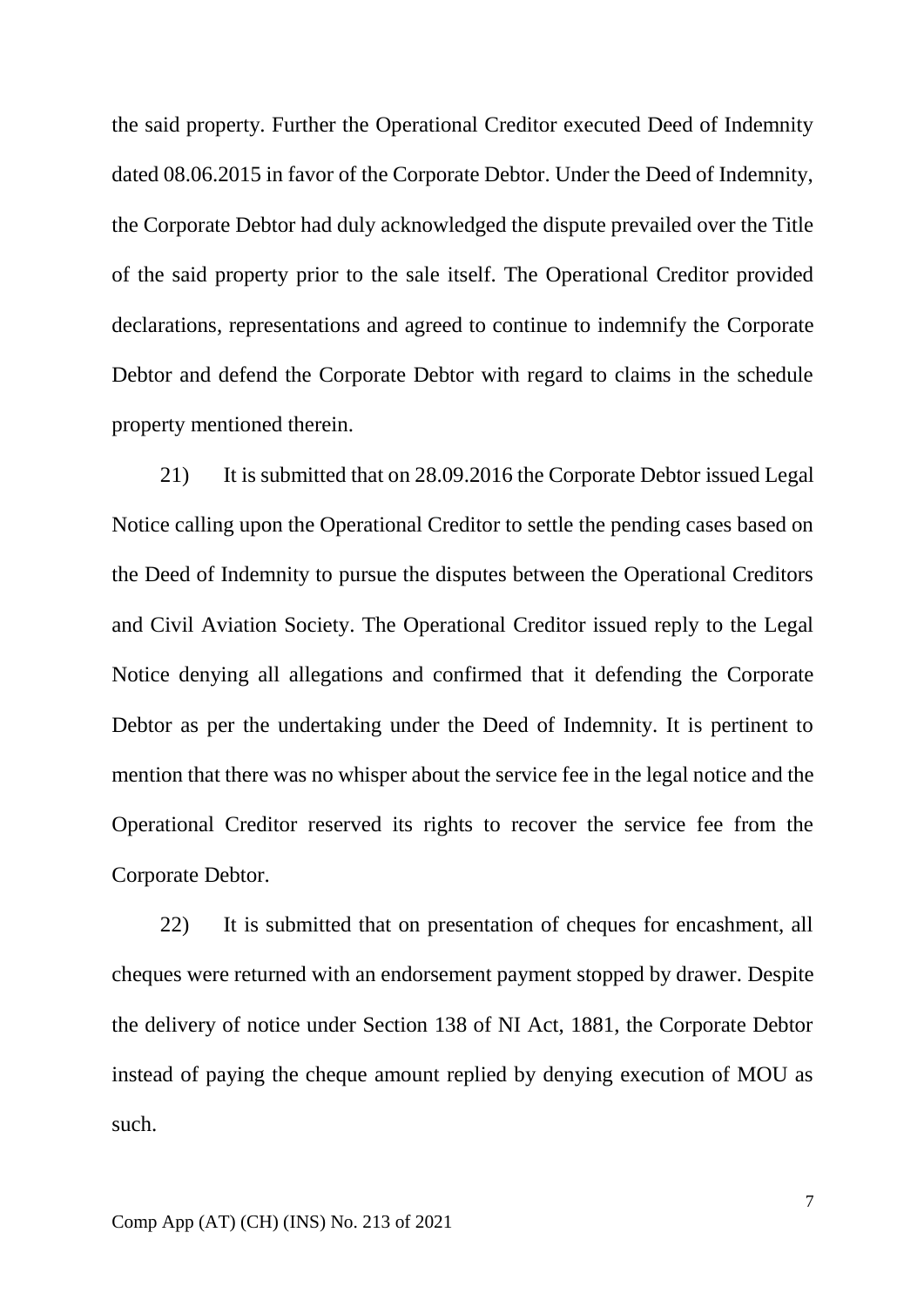23) It is submitted that the Operational Creditor issued demand notice in Form-3 under Section 8 of IBC demanding the service fee due and payable by the Corporate Debtor to the Operational Creditor under the MOA. The Corporate Debtor replied to the demand Notice raising false allegations by denying execution of MOA by it and came up with cooked up story on issuance of 12 cheques, which are purely as an afterthought.

24) It is submitted that the Respondent herein rendered services to the Corporate Debtor and in pursuance of MOA claimed the amount for which the Corporate Debtor failed to pay the same. The Learned Adjudicating Authority rightly admitted the application and the Appellant has not made out any case seeking to set aside the said admission order.

25) Therefore, it is prayed that the Appeal may be dismissed.

## **ANALYSIS / APPRAISAL**

26) Heard the Learned Counsel appeared for the respective parties, perused the pleadings, documents and citations relied upon by them. After analyzing the pleadings, the issue felt for consideration is whether the Respondent is an Operational Creditor and whether the debt is an Operational Debt or not.

27) Now we deal with the issue.

28) The Adjudicating Authority vide order dated 16.04.2021 which is impugned, observed at Para 14 as under:

*"The Petitioner issued Legal Notices dated 03.03.2017 under section 138 of NI Act against the 5 dishonoured cheques and calling up the Respondent*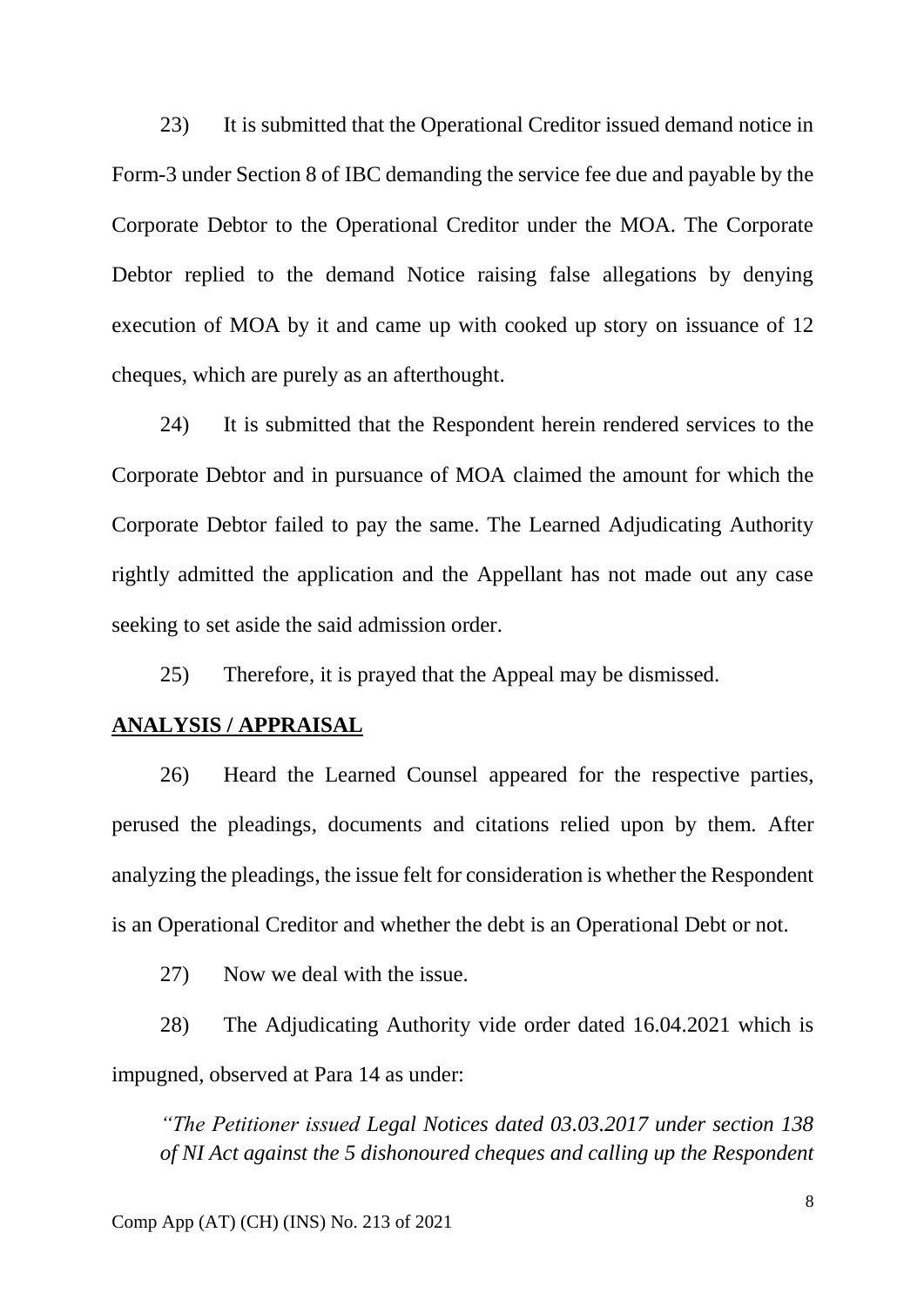*to make payment of Rs.6 Cr as per the MOA. To this, the Respondent has denied having entering into MOA and states that he cheques were given prior to the Sale Deed dated 08.06.2015, and were to be returned after receiving entire sale consideration, except 5 cheques. This stand of the Respondent also appears to be unacceptable. We cannot take cognizance of any oral understanding that may have been entered into by the two sides. As per the MOU which is signed and agreed to by both sides, there is a clear liability to pay Rs.6 crores, including the mode of payment, as referred to supra. There was, therefore, no pre-existing dispute, as has been made out by the Respondent and a clear debt existed."*

29) From the impugned order, the Adjudicating Authority observed that there is a liability to pay Rs. 6 Crores and there is no pre-existing dispute. Before proceeding to answer the issues, this Tribunal intend to go through the documents filed by the parties. The issue emanates from the Memorandum of Understanding dated 08.06.2015 entered between the Corporate Debtor and the Respondent and signed both the parties. The basis for entering the MOU is for payment of liability by the Corporate Debtor/appellant for development carried out by the second party that is the Respondent herein in the schedule property and expenditure incurred for conversion of schedule property to residential purpose, approval of provisional plan from the BIAPPA, erection of fence around the compound wall of the schedule property, levelling of the schedule property, etc. and expenditure included for liaison of all such works arrived at Rs.6 Crores. Class D of the MOU, it is stated that the Corporate Debtor having verified and ascertained the amount spent by the Respondent/Operational Creditor for development of the Schedule property has agreed to pay the said amount of Rs.6 Crores and have paid the said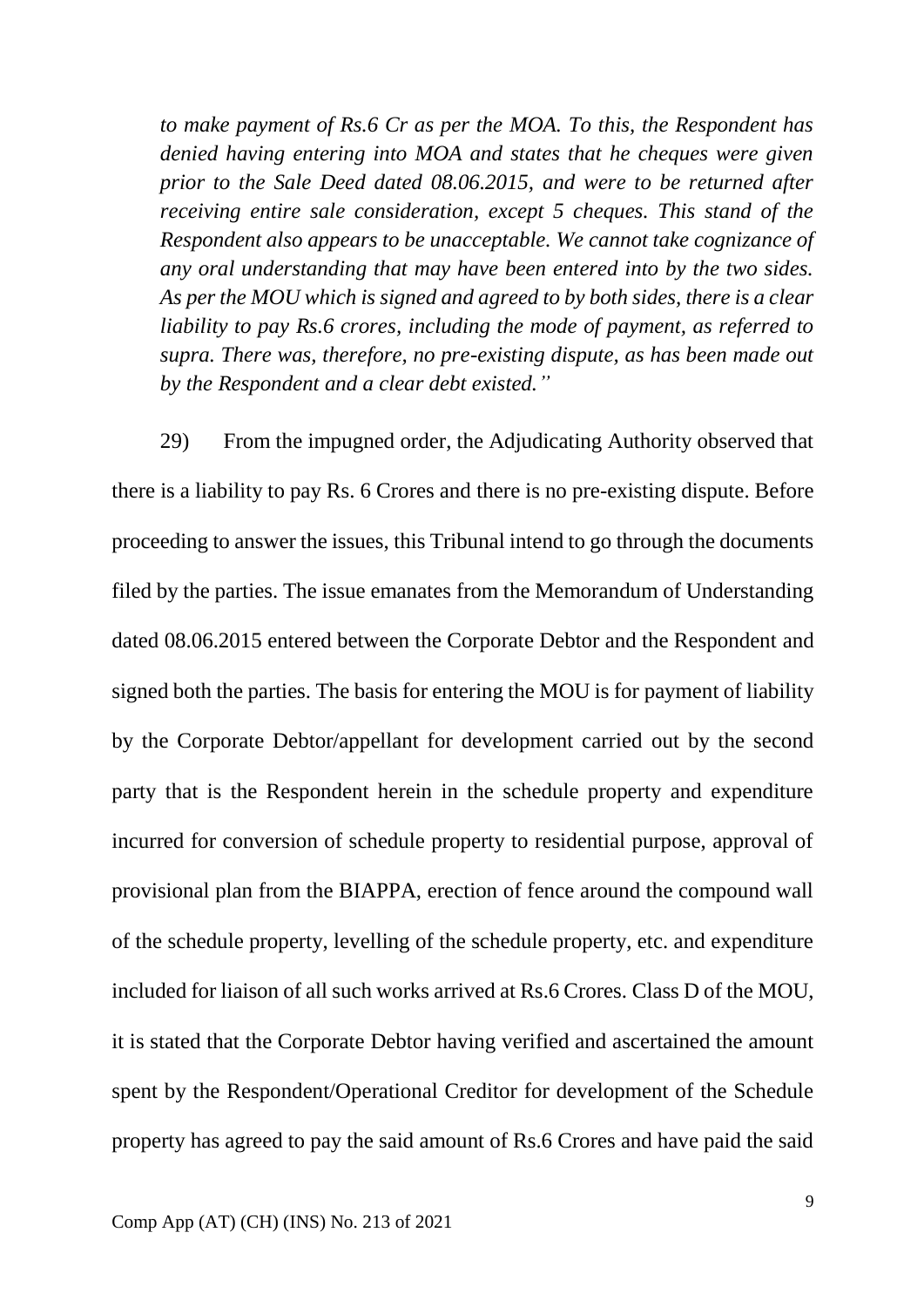amount in the following manner. In pursuance thereof, the Corporate Debtor issued 12 cheques each amounting to Rs.50 Lakhs drawn on HDFC Bank, Kasturba Road Branch, Bengaluru. It is also stated in the Agreement that the Corporate Debtor admits that the payment of the above said amount to the Respondent is its liability towards the Operational Creditor/Respondent. In clear terms, the MOU entered with a liability to pay to the Respondent and issued 12 cheques thereof. The MOU is entered only for the purpose viz. executing the work as stated therein and in consideration thereof. The Respondent is mainly relying upon the MOU, and filed Section 9 Application on that basis.

30) However, the Appellant submitted that the parties have entered Sale Deed dated 08.06.2015 between the Respondent and the Corporate Debtor whereby the Appellant purchased the property as prescribed in the schedule to the Sale Deed. In the Sale Deed it is mentioned that the total consideration of amount Rs.24,06,00,000/- paid by the purchasers and it is also specifically mentioned that the entire sale consideration of the schedule property there are no amounts due to be paid by the purchaser for the conveyance of the schedule property thereby jointly and severally acquit and discharged the purchaser of all liabilities in respect thereof.

10 Comp App (AT) (CH) (INS) No. 213 of 2021 31) In view of the clear terms as stated in the Sale Deed, the Purchaser i.e. the Corporate Debtor had paid full amount to the vendors i.e. the Respondent herein. Further, the parties have entered Deed of Indemnity dated 08.06.2015 with respect to indemnify the Purchasers from all the litigations and pending cases and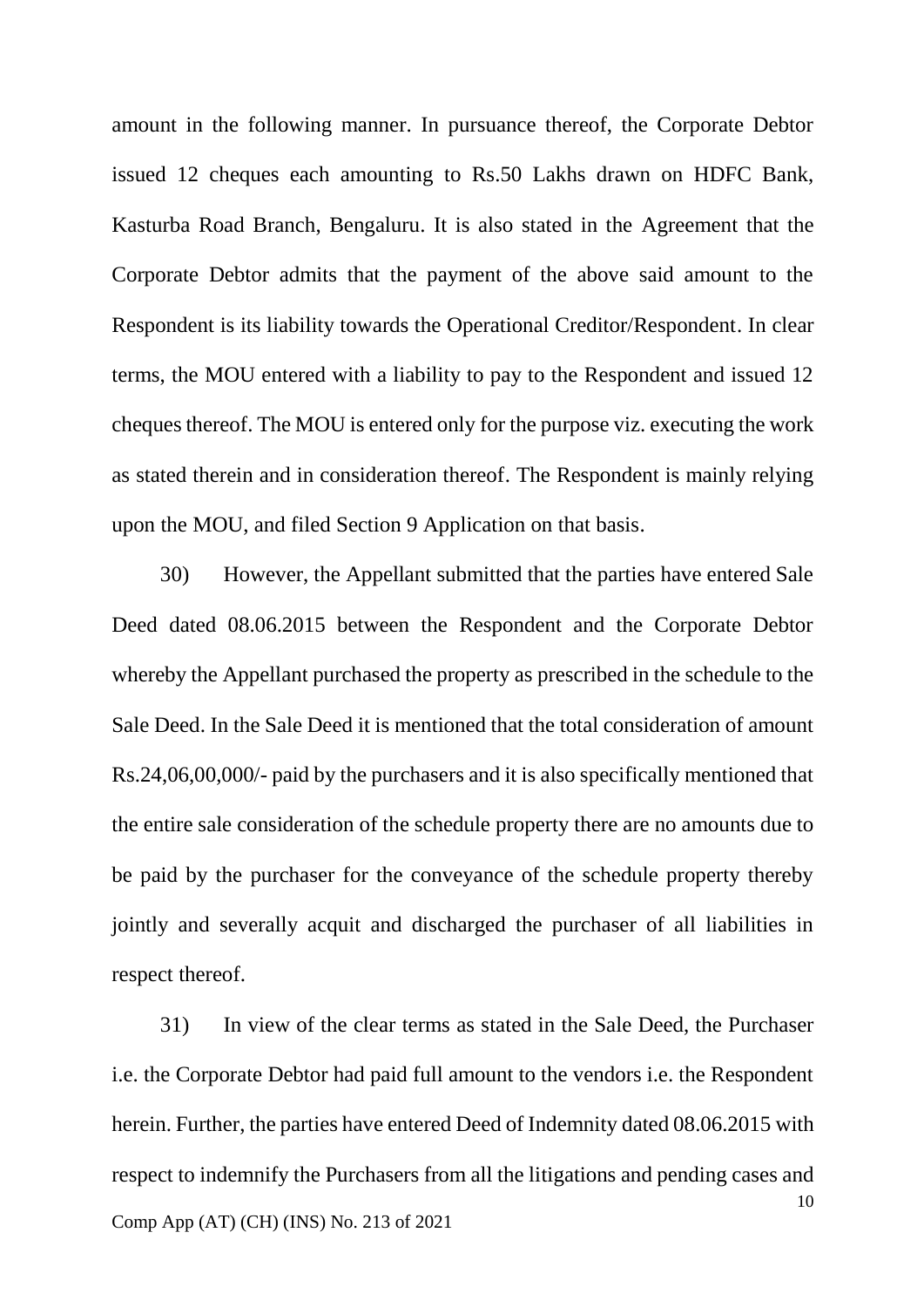to defend the same. There is no whisper with regard to the Memorandum of Understanding and payment of Rs. 6 Crores in the Deed of Indemnity.

32) It is seen that after issuance of cheques by the Corporate Debtor in pursuance of Memorandum of Understanding dated 08.06.2015, the Respondent issued legal notice dated 03.03.2017 through the lawyer to the Corporate Debtor demanding payment of Rs.6 Crores as per MOU dated 08.06.2015 with interest @ 24% per annum.

33) It appears that having failed to receive the money from the Corporate Debtor, the Respondent issued Demand Notice in Form-3 dated 08.03.2019 to the Corporate Debtor demanding a sum of Rs.6 Crores along with 18% interest per annum. In response thereto, the Corporate Debtor vide letter dated 30.03.2019, replied to the demand notice and raised some objections stating that the Respondent had not acted as per the terms/covenants of Sale Deed and Deed of Indemnity both dated 08.06.2015. Further, it is also stated that the claim of Rs.6 Crores is false and relying on a concocted document.

34) It is seen that after presentation of cheques by the Respondent with the Bank, the cheques have been dishonored and the Respondent filed private complaint before the Civil Court under Section 138 of Negotiable and Instruments Act.

11 Comp App (AT) (CH) (INS) No. 213 of 2021 35) The moot point for consideration is whether the claim made by the Respondent is an Operational Debt and the Respondent is an Operational Creditor. In this regard, we refer to claim as defined under sub section 6 of section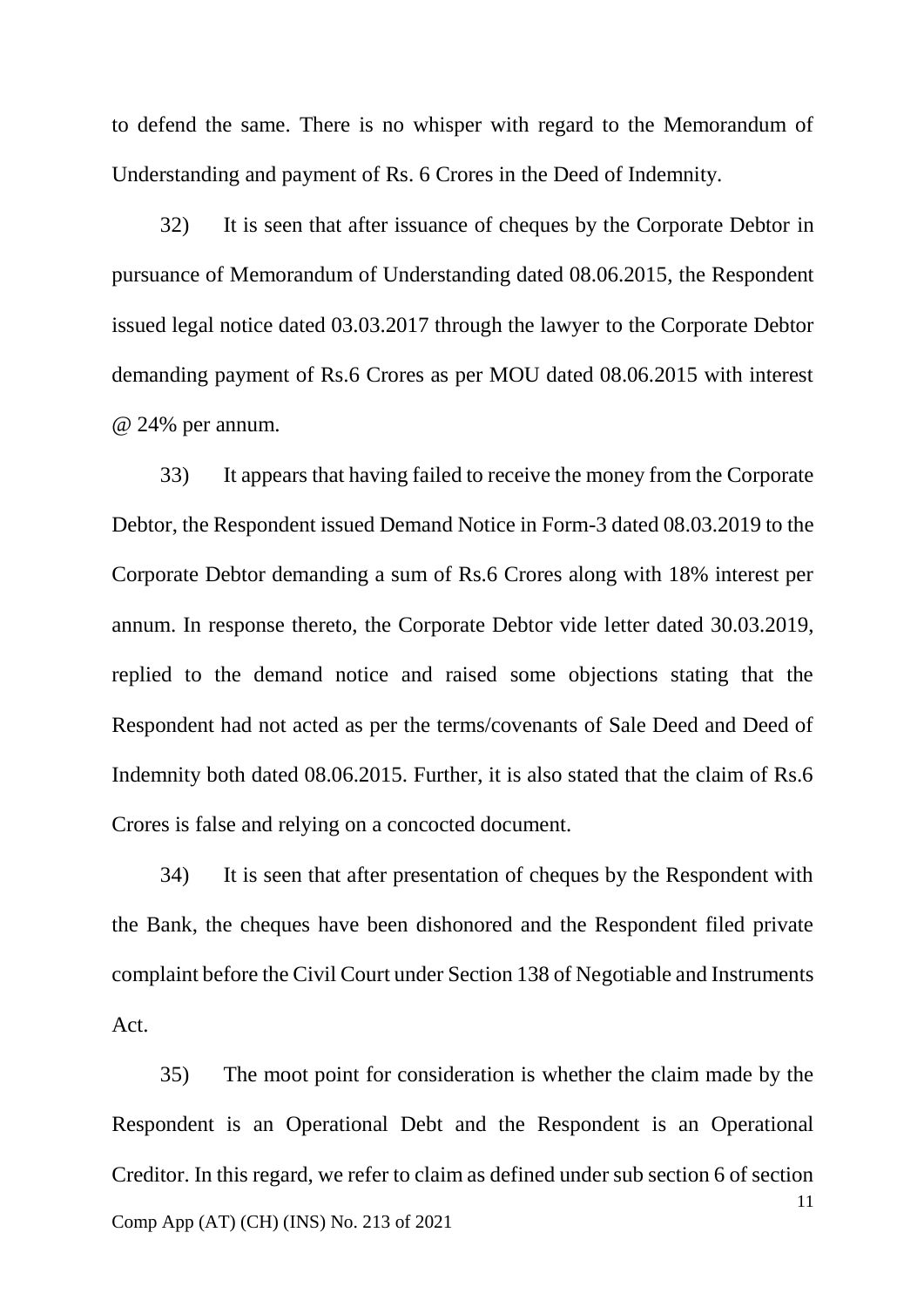3 means (a) a right to payment, whether or not, such right is reduced to judgment, fixed, disputed, undisputed, legal, equitable, secured or unsecured (b) right to remedy for breach of contract under any law for the time being in force, if such breach gives rise to a right to payment, whether or not such right is reduced to judgment, fixed, matured, unmatured, disputed, undisputed, secured or unsecured. Further, sub section 11 of Section 3 defined 'debt' means a liability or obligation in respect of a claim which is due from any person and includes a financial debt and operational debt. The word "Operational Creditor" defined under sub Section 20 of Section 5 of I&B Code, 2016, "Operational Creditor" means a person to whom an operational debt is owed and includes any person to whom such debt has been legally assigned or transferred. Sub section 21 of Section 5 defined "operational debt" means a claim in respect of the Provisions of goods or services including employment or a debt in respect of the payment of dues arising under any law for the time being in force and payable to the Central Government, any State Government or any local authority.

12 Comp App (AT) (CH) (INS) No. 213 of 2021 36) In the instant case, the covenants as mentioned in the Memorandum of Understanding dated 08.06.2015 clearly mentions and admits that the payment of Rs.6 Crores is a liability on the part of the Corporate Debtor for the services rendered. Therefore, the definition of "Operational Debt" clearly attracts in the instant case, since the Respondent had provided services and in consideration thereof the Corporate Debtor admit its liabilities for the said services. Further, the Respondent also clearly fall under the category of "Operational Creditor" since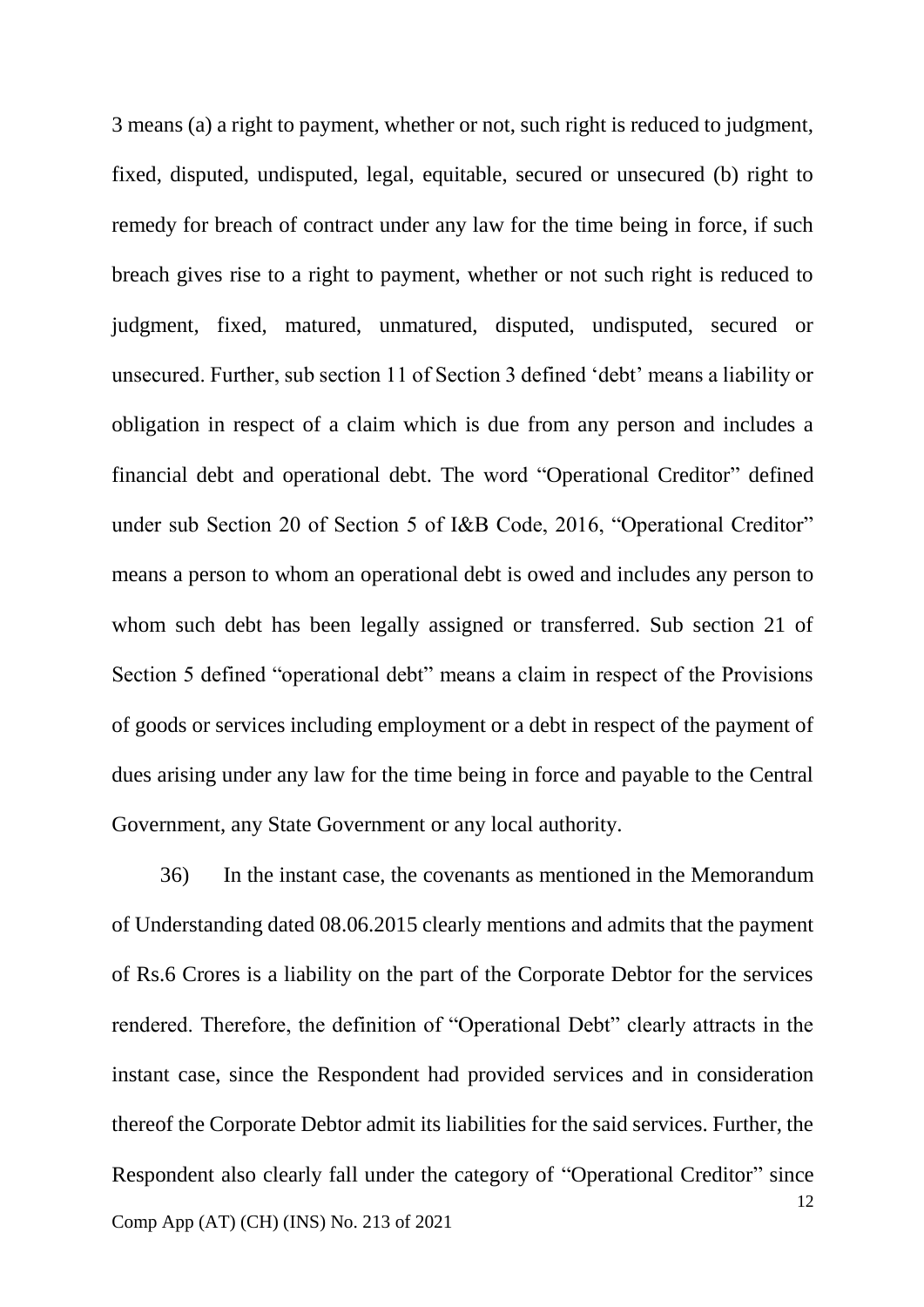an operational debt is owed to the Operational Creditor.

37) The Learned Counsel for the Appellant relied upon the Judgment of the Hon'ble Supreme Court in the matter of K Kishan v Vijay Nirman Company Pvt. Ltd. reported in (2018) 17 SCC 662 at Para 21.

38) The Hon'ble Supreme Court referred to its Judgment in the matter of Mobilox Innovations case at Para 38 of the said Judgment which is reproduced hereat:

*"Para 38……. We have also seen that one of the objects of the code qua operational debts is to ensure that the amount of such debts, which is usually smaller than that of financial debts, does not enable operational creditors to put the corporate debtor into the insolvency resolution process prematurely or initiate the process for extraneous considerations. It is for this reason that it is enough that a dispute exists between the parties."*

39) Moreover, the above judgment of the Hon'ble Supreme Court is not helpful to the Appellant for the reason that the Appellant has not relied upon the full paragraph of the above Judgment. However, this Tribunal reproducing the full paragraph of the Judgment.

*"38. It is, thus, clear that so far as an operational creditor is concerned, a demand notice of an unpaid operational debt or copy of an invoice demanding payment of the amount involved must be delivered in the prescribed form. The corporate debtor is then given a period of 10 days from the receipt of the demand notice or copy of the invoice to bring to the notice of the operational creditor the existence of a dispute, if any. We have also seen the notes on clauses annexed to the Insolvency and Bankruptcy Bill of 2015, in which "the existence of a dispute" alone is mentioned. Even otherwise, the word "and" occurring in Section 8(2)(a) must be read as "or" keeping in mind the legislative intent and the fact that an anomalous situation would arise if it is not read as "or". If read as "and", disputes*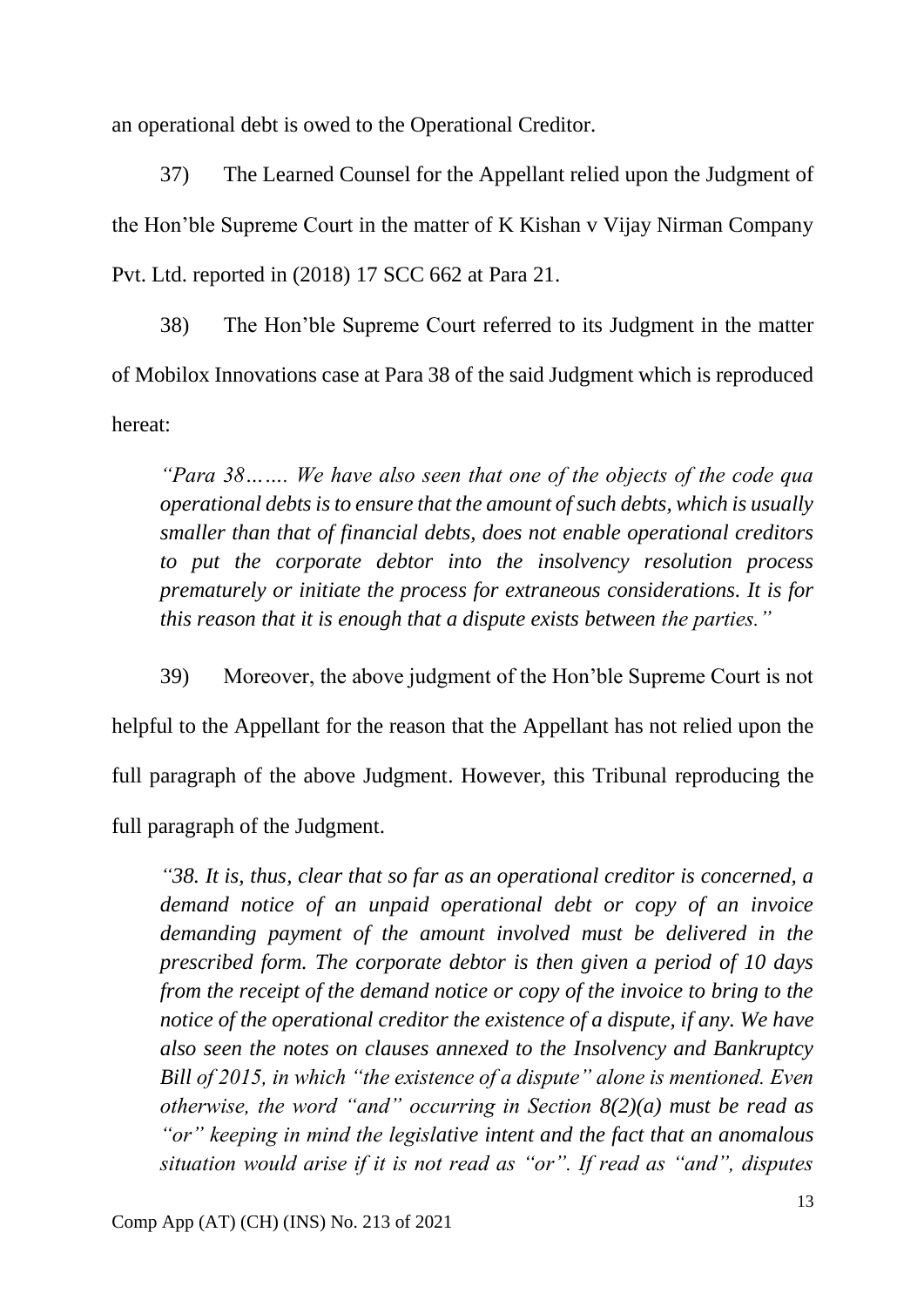*would only stave off the bankruptcy process if they are already pending in a suit or arbitration proceedings and not otherwise. This would lead to great hardship; in that a dispute may arise a few days before triggering of the Insolvency Process, in which case, though a dispute may exist, there is no time to approach either an Arbitral Tribunal or a court. Further, given the fact that long limitation periods are allowed, where disputes may arise and do not reach an Arbitral Tribunal or a court for up to three years, such persons would be outside the purview of Section 8(2) leading to bankruptcy proceedings commencing against them. Such an anomaly cannot possibly have been intended by the legislature nor has it so been intended. We have also seen that one of the objects of the Code qua operational debts is to ensure that the amount of such debts, which is usually smaller than that of financial debts, does not enable operational creditors to put the corporate debtor into the insolvency resolution process prematurely or initiate the process for extraneous considerations. It is for this reason that it is enough that a dispute exists between the parties."*

40) On the other hand, the Learned Counsel for the Respondent relied upon the Judgment of the Hon'ble Supreme Court in Mobilox Innovations Pvt. Ltd. v Kirusa Software Pvt. Ltd. reported in (2018) 1 SCC 353 at Para 51 held as under.

*"51 It is clear, therefore, that once the operational creditor has filed an application, which is otherwise complete, the adjudicating authority must reject the application under section 9(5)(2)(d) if notice of dispute has been received by the Operational Creditor or there is a record of dispute in the information utility. It is clear that such notice must bring to the notice of the operational creditor the "existence of a dispute or the fact that a suit or arbitration proceeding relating to a dispute is pending between the parties. Therefore, all that the adjudicating Authority is to see at this stage is whether there is a plausible contention which requires further investigation and that the "dispute" is not a patently feeble legal argument of an assertion of fact unsupported by evidence. It is important to separate the grain from the chaff and to reject a spurious defense which his mere bluster. However, in doing so, the court does not need to be satisfied that the defense is likely*